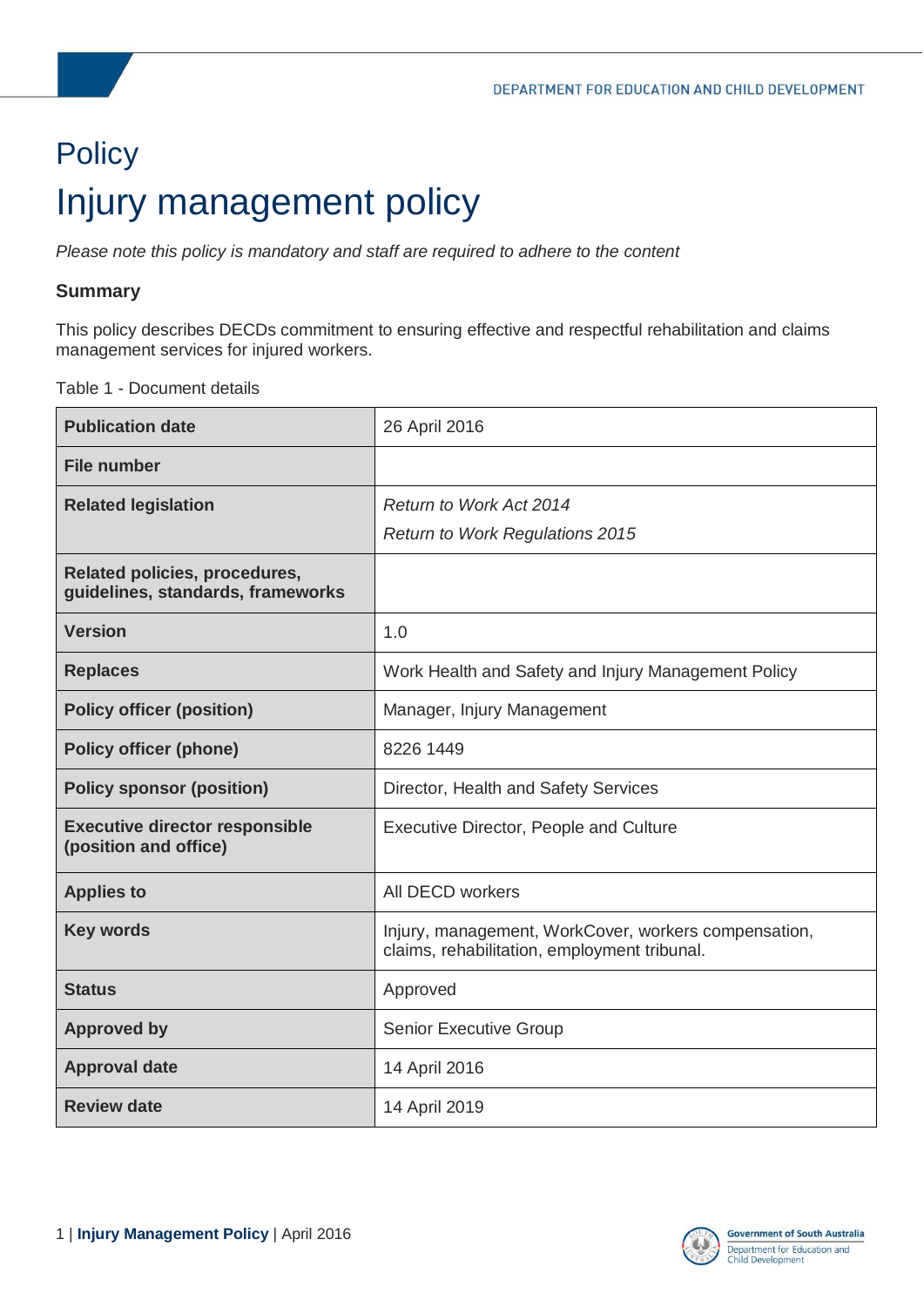### Table 2 - Revision record

| <b>Date</b> | <b>Version</b> | <b>Revision description</b> |
|-------------|----------------|-----------------------------|
| April 2016  | 1.0            | New document                |
|             |                |                             |
|             |                |                             |

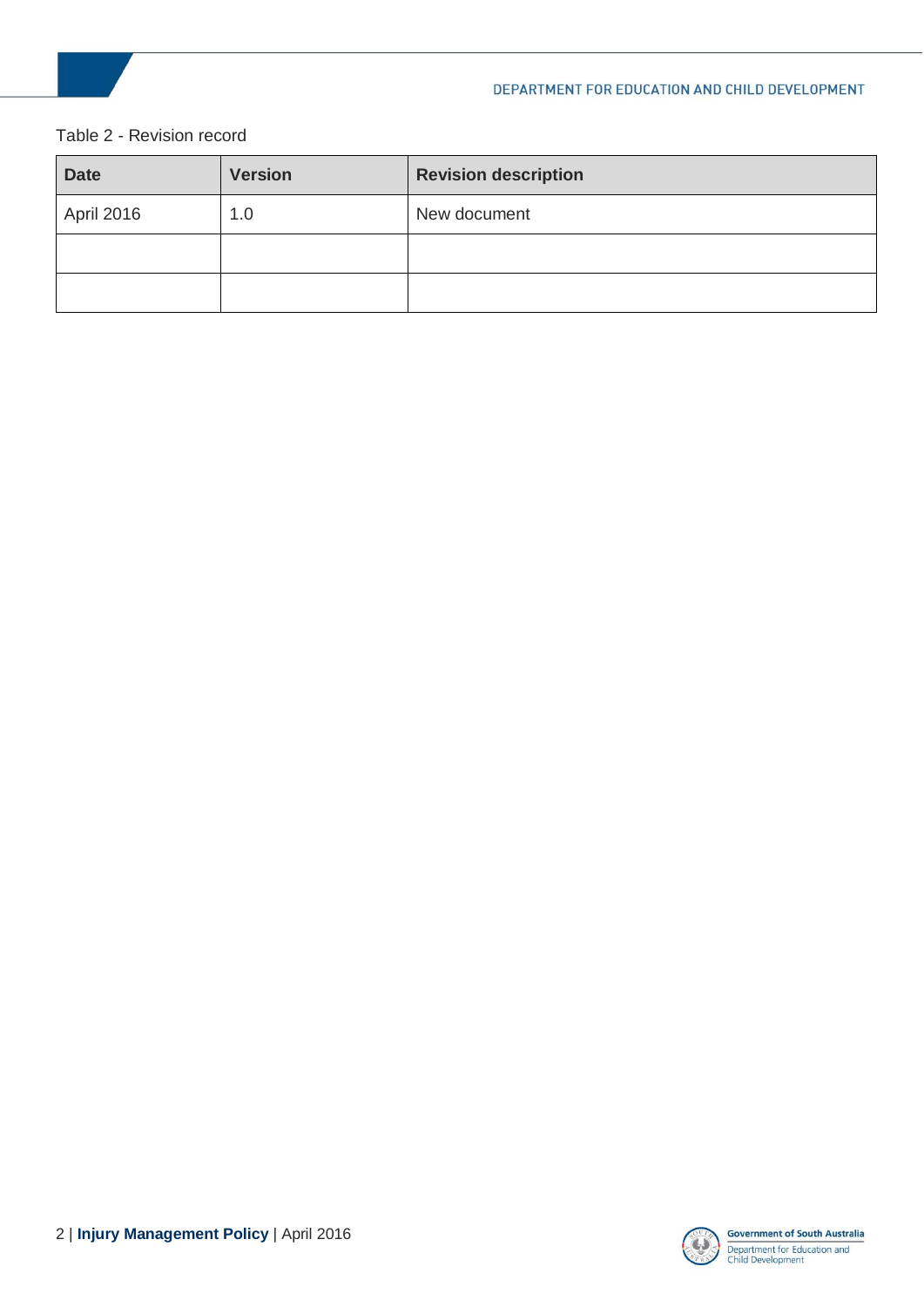### <span id="page-2-0"></span>**Table of Contents**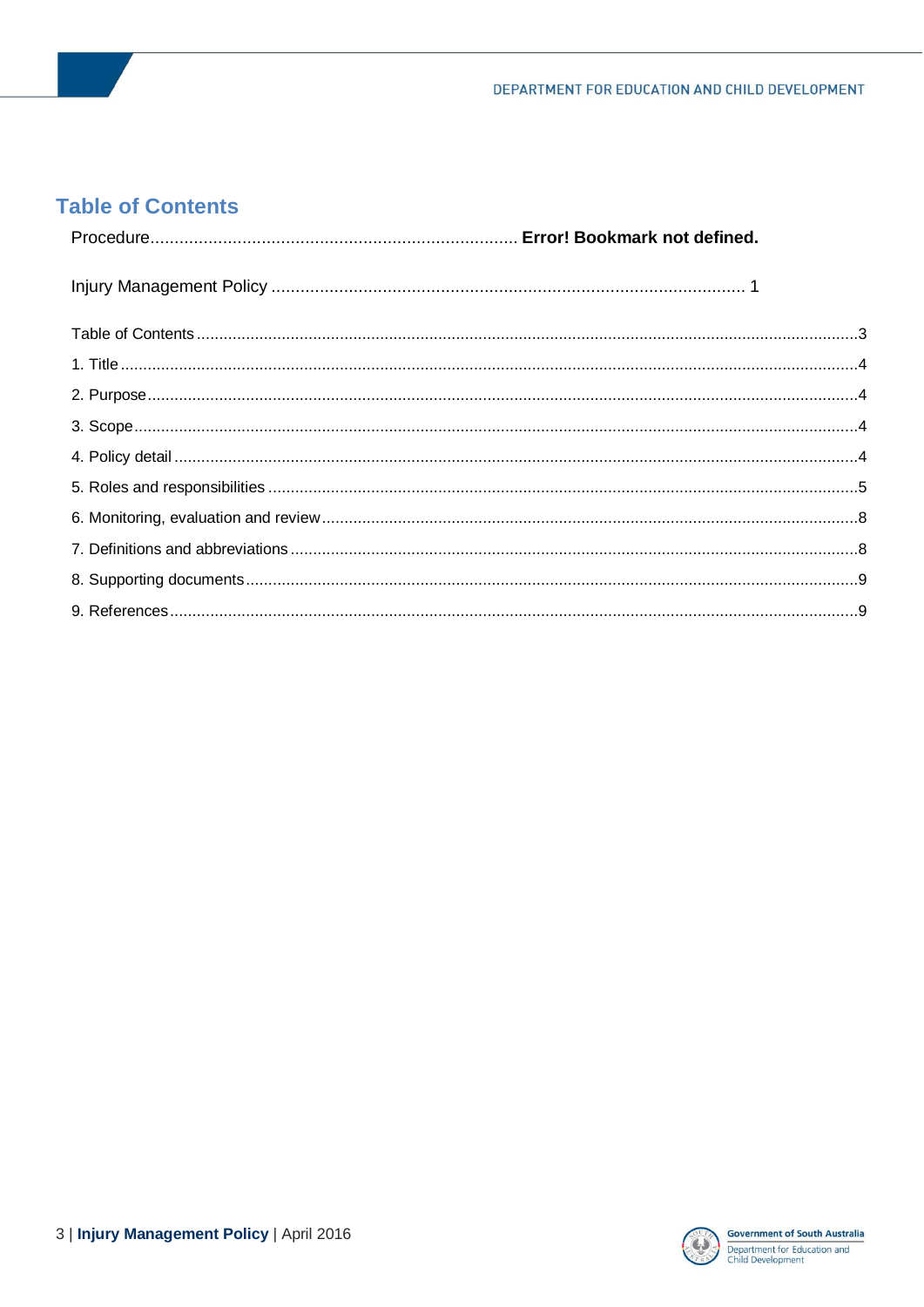# <span id="page-3-0"></span>1. Title

Injury Management Policy

# <span id="page-3-1"></span>2. Purpose

This policy describes DECD's commitment to the effective management of work-related injuries and the provision of appropriate support and assistance to injured workers to ensure legislative compliance with the *Return to Work Act 2014* and associated regulations.

# <span id="page-3-2"></span>3. Scope

This policy applies to all DECD workers whether permanent, temporary, full or part time and includes any contractors directly employed under a contract of service with DECD.

# <span id="page-3-3"></span>4. Policy detail

DECD is committed to providing support and assistance following a work-related injury to ensure the safe and early return to work of injured worker/s and will:

- Ensure early notification and intervention processes are in place to allow for the immediate reporting of workplace injuries, so that injured workers have timely access to medical and return to work services.
- Provide injured workers with appropriate information and support by providing early assessment of return to work requirements and funding for medical and treatment services.
- Ensure injured workers and managers are advised of their rights and responsibilities in relation to claims management and return to work processes.
- Engage and consult with injured workers, their representatives and relevant stakeholders to ensure the implementation of claims and return to work processes; including the prompt resolution of disputes.
- Ensure the rehabilitation needs of injured workers are assessed as early as possible to support early return to work.
- Identify and provide employment for injured workers with the objective of full return to work at the earliest opportunity.
- Promote a culture of acceptance for injured workers returning to work.
- Comply with Return to Work legislative obligations.
- Ensure the appropriate allocation of resources for the implementation, monitoring, review and continuous improvement of injury management and return to work systems and processes.

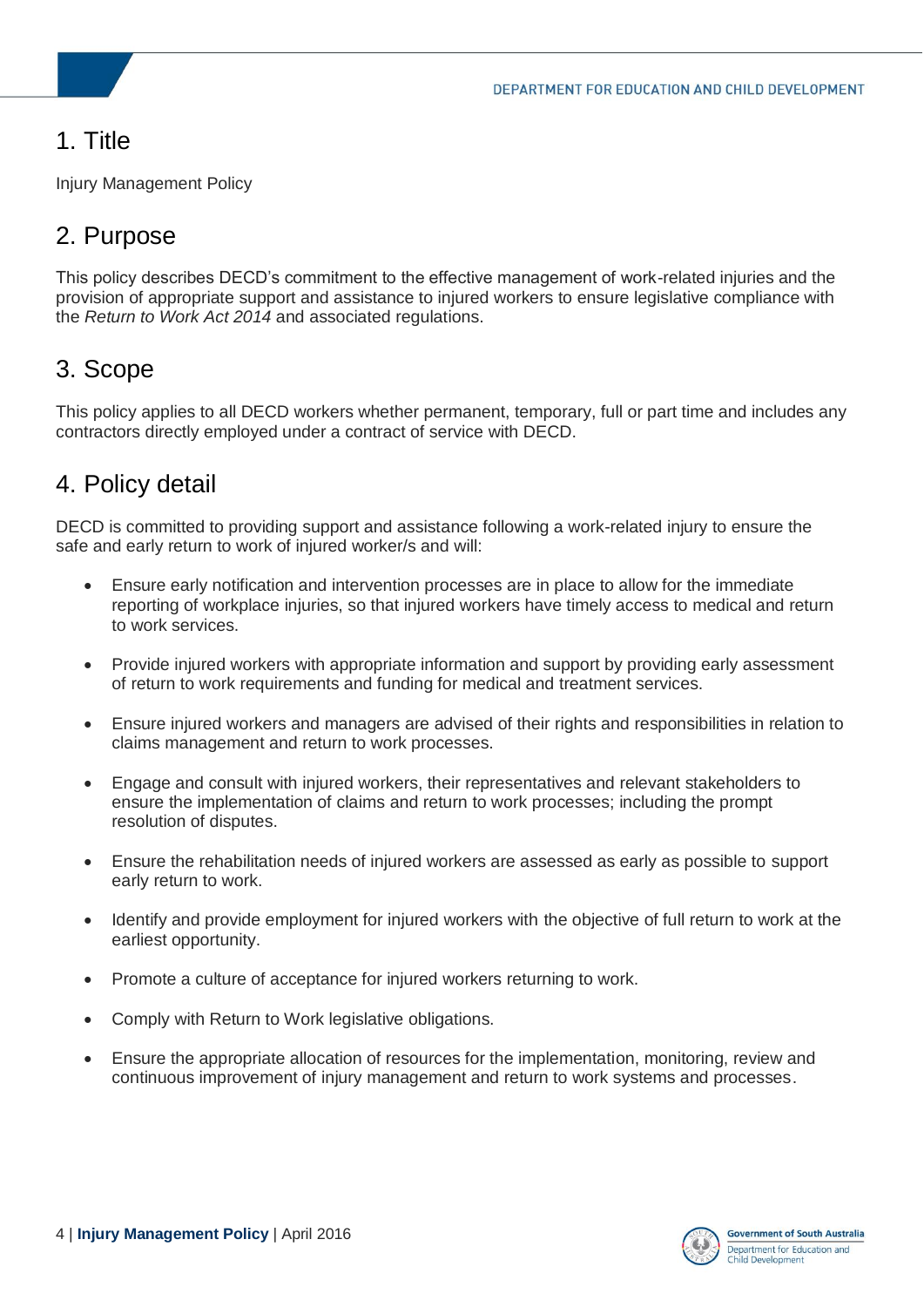# <span id="page-4-0"></span>5. Roles and responsibilities

|  |  |  | Table 2 - Roles and responsibilities |
|--|--|--|--------------------------------------|
|--|--|--|--------------------------------------|

| <b>Role</b>                                                                  | Authority/responsibility for                                                                                                                                                                                  |
|------------------------------------------------------------------------------|---------------------------------------------------------------------------------------------------------------------------------------------------------------------------------------------------------------|
| The Chief Executive, Department for Education<br>and Child Development       | Fostering a culture of acceptance that<br>$\bullet$<br>ensures an effective injury management<br>system.                                                                                                      |
|                                                                              | Ensuring sufficient financial and human<br>resources are available to manage the injury<br>management system.                                                                                                 |
|                                                                              | Providing direction as necessary to ensure<br>injury management systems are integrated<br>into DECD business operations.                                                                                      |
| Executive Director, People and Culture,<br>Director Health & Safety Services | Allocating appropriate resources to contribute<br>to the injury management system.                                                                                                                            |
|                                                                              | Supporting sites and injured workers in<br>remaining at work where possible.                                                                                                                                  |
|                                                                              | Ensuring accurate information relating to<br>$\bullet$<br>rights and responsibilities and return to work<br>planning is available to workers, their<br>representatives and managers via the DECD<br>intranet. |
|                                                                              | Providing accurate and timely notification of<br>work related injures to the Office of the Public<br>Sector.                                                                                                  |
|                                                                              | Maintaining appropriate documentary<br>evidence relevant to the injury management<br>system.                                                                                                                  |
|                                                                              | Understanding and abiding by DECD's<br>obligations to provide employment with the<br>objective of full return to work at the earliest<br>opportunity.                                                         |
|                                                                              | Ensuring injury management activities align<br>with strategic goals and objectives.                                                                                                                           |
|                                                                              | Treating information about the physical or<br>mental condition or the personal<br>circumstances or affairs of a worker obtained<br>in the course duty in a confidential manner.                               |
| Senior Executive Group Members and<br><b>Unit/Education Directors</b>        | Ensuring DECD complies with its obligations<br>$\bullet$<br>in accordance with the Return to Work Act<br>2014 and the Return to Work Regulations<br>2015.                                                     |
|                                                                              | Acquiring and maintaining an up-to-date<br>knowledge of all injury management matters                                                                                                                         |

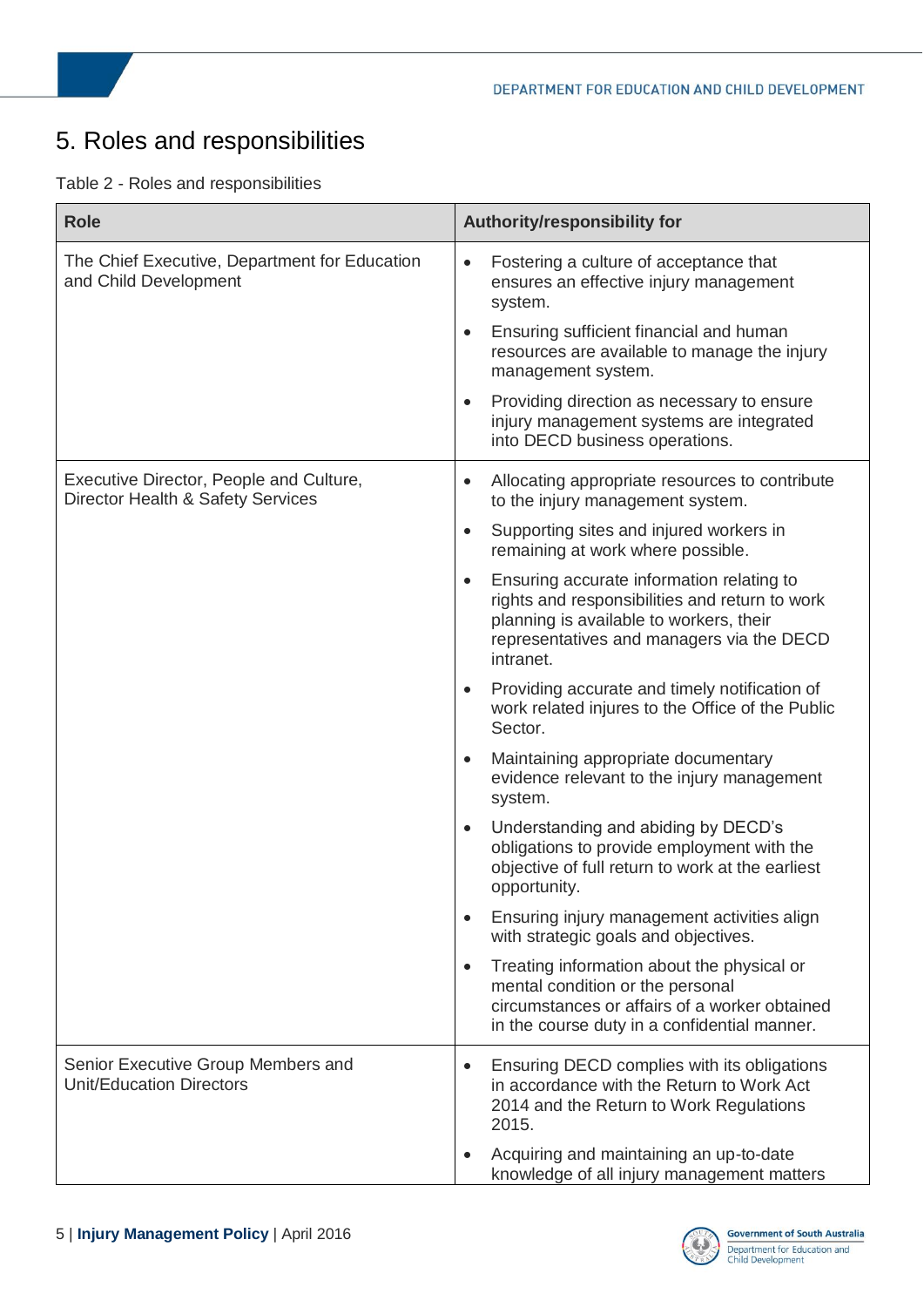| <b>Role</b>                                                                                  | Authority/responsibility for                                                                                                                                                                                                                                                                                   |
|----------------------------------------------------------------------------------------------|----------------------------------------------------------------------------------------------------------------------------------------------------------------------------------------------------------------------------------------------------------------------------------------------------------------|
|                                                                                              | associated with the operational requirements.<br>Regularly consulting with all relevant<br>$\bullet$<br>stakeholders and effectively communicating<br>and disseminating information pertaining to<br>injury management performance and<br>decisions.<br>Demonstrating a commitment to fostering a<br>$\bullet$ |
|                                                                                              | culture of acceptance that ensures an<br>effective injury management system.                                                                                                                                                                                                                                   |
| Managers, including Principals, Leaders and<br>Supervisors responsible for the management or | Allocating appropriate resources to meet<br>$\bullet$<br>obligations as outlined in return to work plans.                                                                                                                                                                                                      |
| control of a DECD workplace                                                                  | Supporting injured workers in remaining at<br>$\bullet$<br>work where possible.                                                                                                                                                                                                                                |
|                                                                                              | Ensuring accurate information relating to<br>$\bullet$<br>rights and responsibilities and return to work<br>planning is available to workers, their<br>representatives and managers via the DECD<br>intranet.                                                                                                  |
|                                                                                              | Providing accurate and timely notification of<br>$\bullet$<br>work related injuries to DECD and relevant<br>authorities.                                                                                                                                                                                       |
|                                                                                              | Maintaining appropriate documentary<br>$\bullet$<br>evidence relevant to the injury management<br>system.                                                                                                                                                                                                      |
|                                                                                              | Understanding and abiding by DECD's<br>$\bullet$<br>obligations to provide employment to the<br>worker when he/she is certified fit to return to<br>work.                                                                                                                                                      |
|                                                                                              | Abiding by medical restrictions both at work<br>$\bullet$<br>and elsewhere.                                                                                                                                                                                                                                    |
|                                                                                              | Assisting in the identification of employment<br>$\bullet$<br>opportunities that are within the medical<br>guidelines for an injured worker                                                                                                                                                                    |
|                                                                                              | Being actively and constructively involved in<br>$\bullet$<br>the development, implementation, monitoring<br>of recovery/return to work plans in conjunction<br>with the Injury Management Unit.                                                                                                               |
|                                                                                              | Treating information about the physical or<br>$\bullet$<br>mental condition or the personal<br>circumstances or affairs of a worker obtained<br>in the course duty in a confidential manner.                                                                                                                   |
|                                                                                              | Manage co-workers' responses and promote<br>$\bullet$<br>a supportive environment for the injured<br>worker through the provision of training,<br>equipment or materials to ensure a safe and                                                                                                                  |

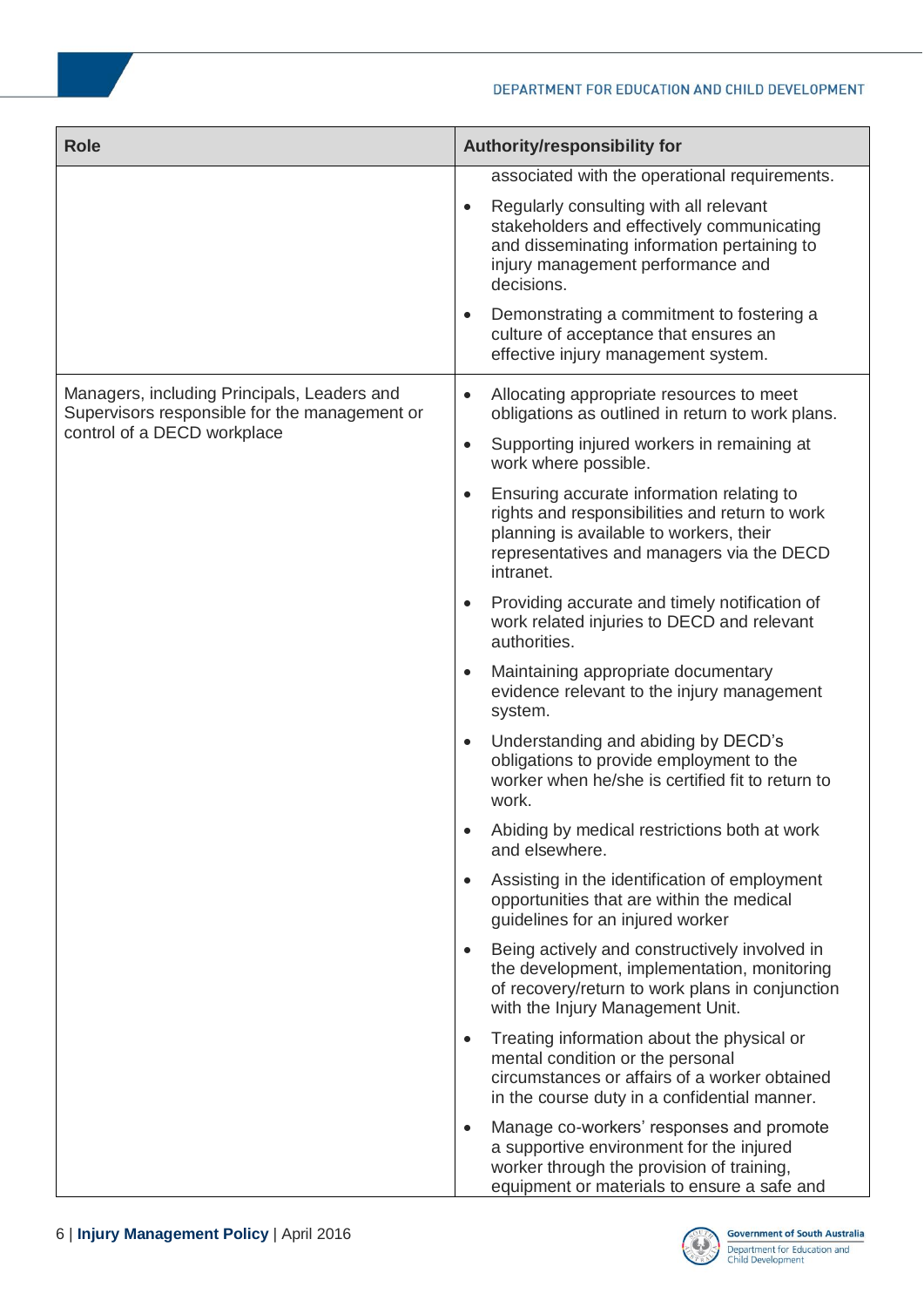| <b>Role</b>            | Authority/responsibility for                                                                                                                                                                 |
|------------------------|----------------------------------------------------------------------------------------------------------------------------------------------------------------------------------------------|
|                        | satisfactory return to work.                                                                                                                                                                 |
| Workers                | Reporting any work related injury or illness to<br>$\bullet$<br>their manager immediately, or as soon as<br>practicable.                                                                     |
|                        | Undertaking appropriate treatment for any<br>$\bullet$<br>injury or illness.                                                                                                                 |
|                        | Abiding by medical restrictions both at work<br>$\bullet$<br>and elsewhere.                                                                                                                  |
|                        | Completing and submitting all documentation<br>$\bullet$<br>relevant to a claim for compensation in a<br>timely manner.                                                                      |
|                        | Actively and constructively participate in<br>$\bullet$<br>recovery / return to work processes.                                                                                              |
|                        | Supporting fellow workers involved in<br>$\bullet$<br>recovery/return to work processes.                                                                                                     |
|                        | Treating information about the physical or<br>$\bullet$<br>mental condition or the personal<br>circumstances or affairs of a worker obtained<br>in the course duty in a confidential manner. |
| Injury Management Unit | Providing prompt early intervention and<br>$\bullet$<br>effective return to work assistance for injured<br>workers.                                                                          |
|                        | Ensuring that accurate information is available<br>$\bullet$<br>for dissemination to all DECD workers.                                                                                       |
|                        | Providing support, training, equipment or<br>$\bullet$<br>materials to ensure a safe and satisfactory<br>return to work.                                                                     |
|                        | Developing, implementing and monitoring<br>$\bullet$<br>programs to:                                                                                                                         |
|                        | o Ensure injured workers are provided<br>with effective and timely services that<br>result in early and sustained return to<br>employment.                                                   |
|                        | Provide for consistent and transparent<br>$\circ$<br>management of claims and<br>entitlements.                                                                                               |
|                        | Develop, implement and monitor processes<br>to:                                                                                                                                              |
|                        | Resolve disputes that may arise<br>$\circ$<br>relevant to claims management issues<br>and return to work.                                                                                    |
|                        | Ensure that information about the<br>$\circ$<br>physical or mental condition or the                                                                                                          |

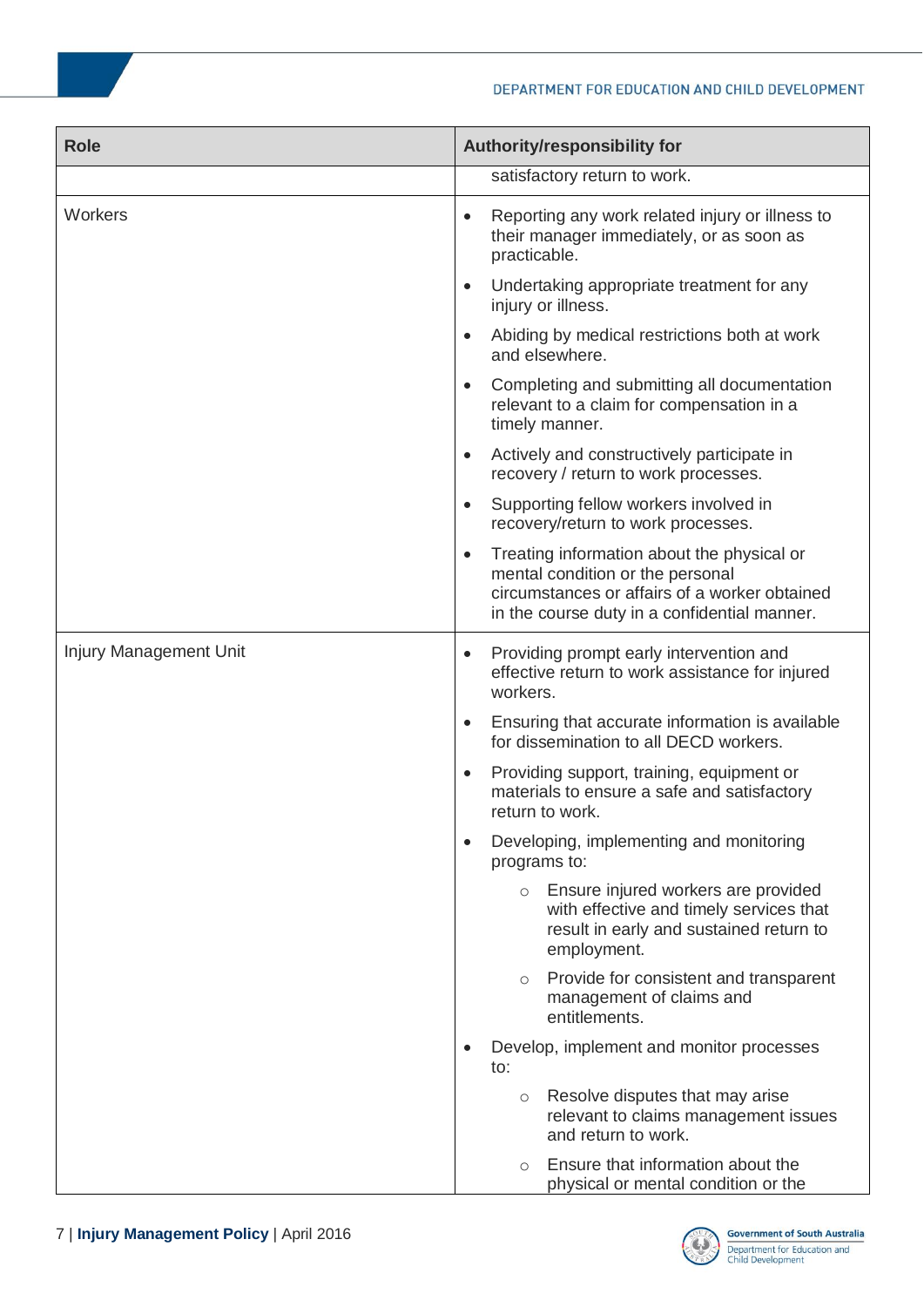| <b>Role</b> | Authority/responsibility for                                                                                                                                                                                                                       |
|-------------|----------------------------------------------------------------------------------------------------------------------------------------------------------------------------------------------------------------------------------------------------|
|             | personal circumstances or affairs of a<br>worker is managed in a confidential<br>manner.                                                                                                                                                           |
|             | Ensure that all workers involved in<br>return to work and claims<br>management process are<br>appropriately trained and have access<br>to accurate and contemporary<br>information about those processes and<br>their rights and responsibilities. |
|             | o Ensure an effective and objective<br>internal audit of DECD claims<br>management and return to work<br>processes.                                                                                                                                |
|             | Provide regular reports about the performance<br>$\bullet$<br>of Departmental injury management systems<br>to executive leadership.                                                                                                                |
|             | Provide specialist advice as required in<br>٠<br>relation to workers compensation and return<br>to work processes.                                                                                                                                 |

### <span id="page-7-0"></span>6. Monitoring, evaluation and review

This policy will be subject to review every 3 years by Health and Safety Services, or earlier if there has been a change in any legislation or government policy.

Grievances about the policy will be addressed in line with DECD Complaint Resolution Procedures.

# <span id="page-7-1"></span>7. Definitions and abbreviations

Table 4 - Definitions and abbreviations

| <b>Term</b> | <b>Meaning</b>                                                                                                                                                                                                                                                         |
|-------------|------------------------------------------------------------------------------------------------------------------------------------------------------------------------------------------------------------------------------------------------------------------------|
| <b>DECD</b> | The Department for Education and Child<br>Development.                                                                                                                                                                                                                 |
| Injury      | Damage or harm done to or suffered by a person.                                                                                                                                                                                                                        |
| Manager     | Any person who has the responsibility,<br>management or control of a DECD workplace or<br>work activity. This includes but is not limited to<br>Executive Directors, Education Directors,<br>Directors, Principals, Pre-school Directors,<br>Managers and Supervisors. |